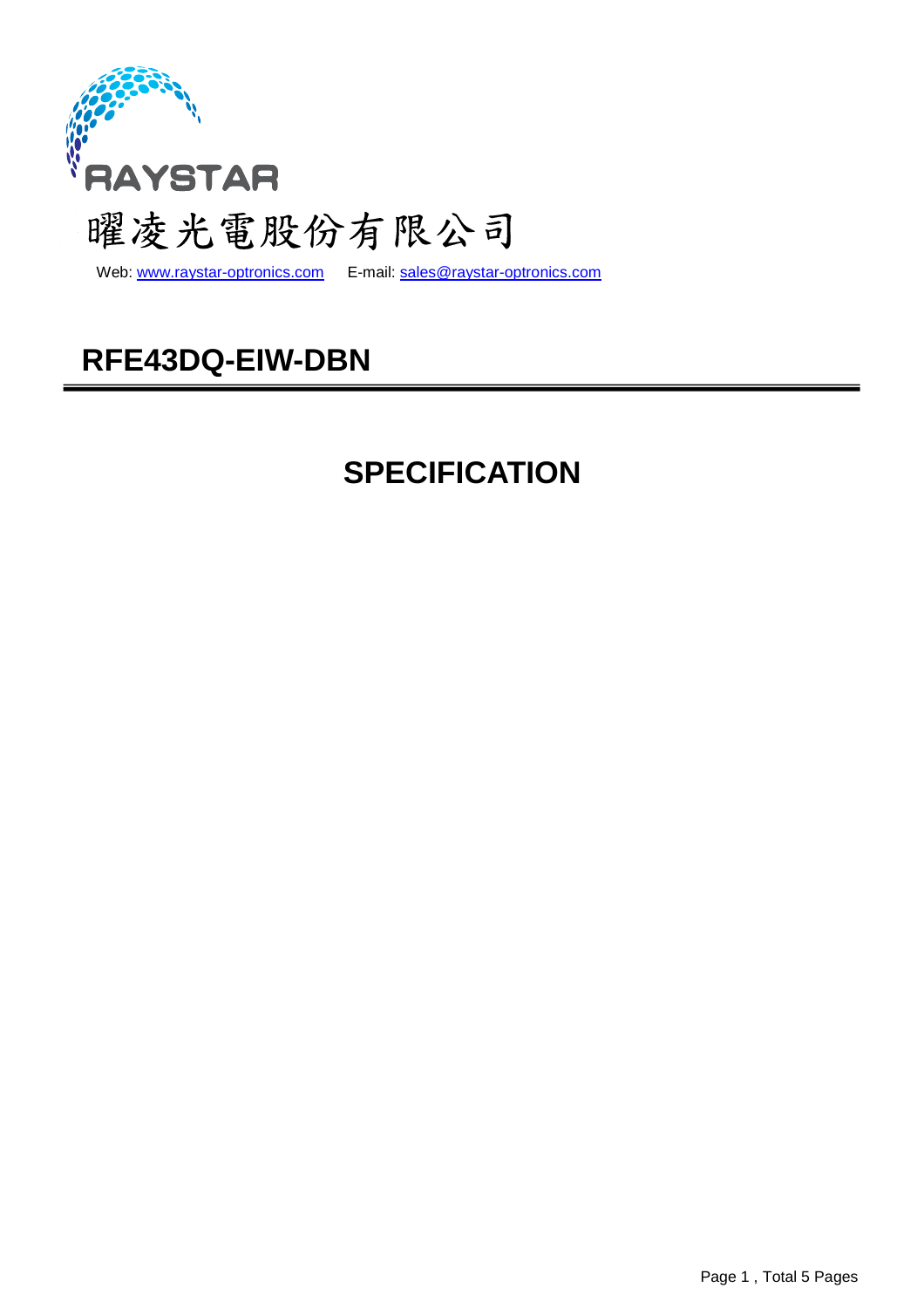

### **General Specifications**

- Size: 4.3 inch
- Dot Matrix: 480 x RGB x 272(TFT) dots
- $\blacksquare$  Module dimension: 106.7 x 69.6 x 6.95 mm
- Active area: 95.04 x 53.856 mm
- Dot pitch: 0.066 x 0.198 mm
- LCD type: TFT, Normally White, Transmissive
- View Direction: 12 o'clock
- Gray Scale Inversion Direction: 6 o'clock
- Aspect Ratio: 16:9
- Backlight Type: LED, Normally White
- Controller IC: SSD1963
- Interface: Digital 8080 family MPU 8bit/16bit
- Touch Panel: Without Touch Panel
- Surface: Glare

\*Color tone slight changed by temperature and driving voltage.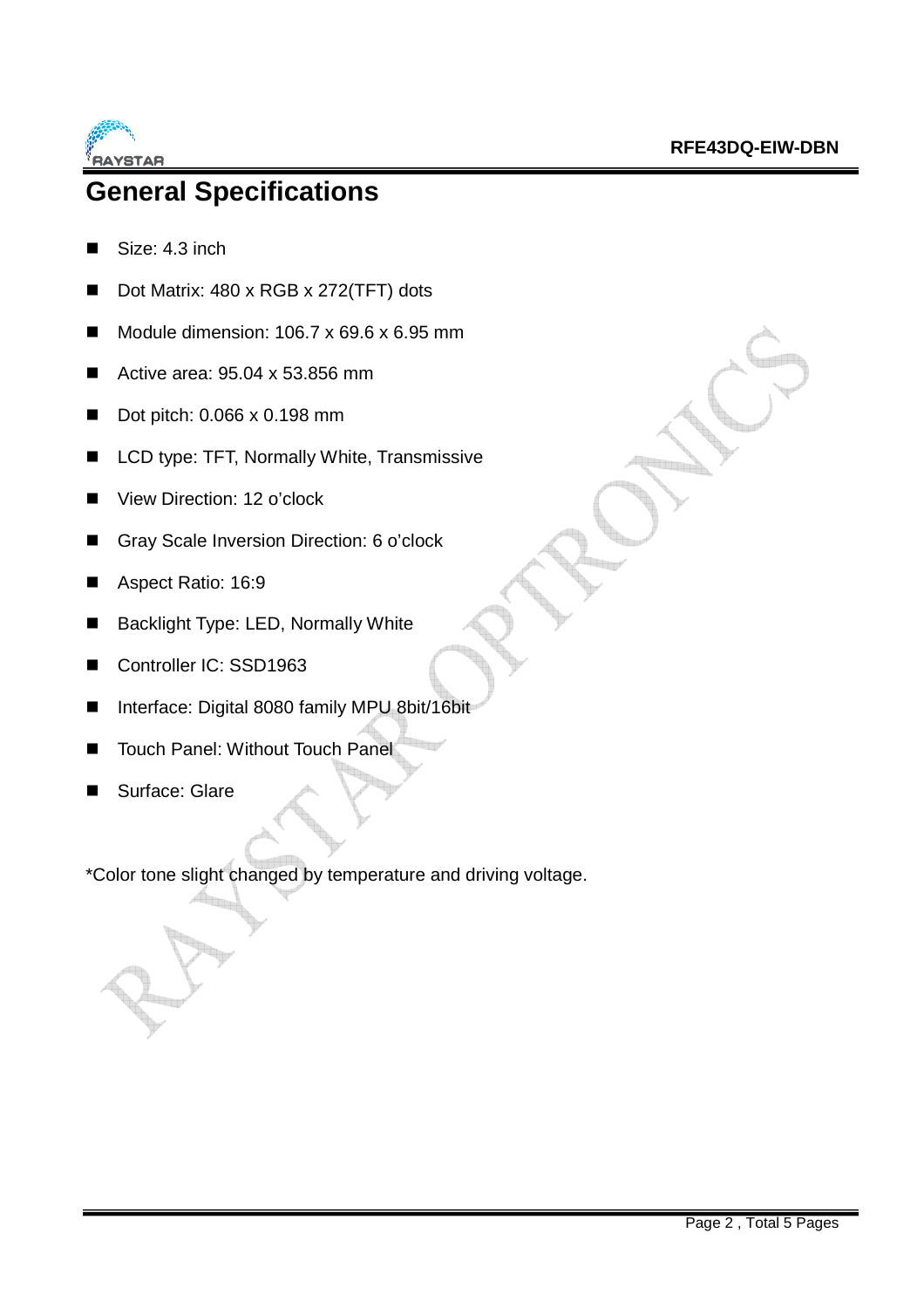

| <b>Interface</b>                    |                        |                                                   |  |  |  |  |
|-------------------------------------|------------------------|---------------------------------------------------|--|--|--|--|
| <b>LCM PIN Definition</b><br>(CON3) |                        |                                                   |  |  |  |  |
| Pin                                 | <b>Symbol</b>          | <b>Function</b>                                   |  |  |  |  |
| 1                                   | <b>GND</b>             | System round pin of the IC.                       |  |  |  |  |
|                                     |                        | Connect to system ground.                         |  |  |  |  |
| $\overline{2}$                      | <b>VDD</b>             | Power Supply: +3.3V                               |  |  |  |  |
| 3                                   | BL E                   | Backlight control signal, H: On \ L: Off          |  |  |  |  |
| $\overline{4}$                      | D/C                    | Data/Command select                               |  |  |  |  |
| 5                                   | <b>WR</b>              | Write strobe signal                               |  |  |  |  |
| 6                                   | <b>RD</b>              | Read strobe signal                                |  |  |  |  |
| $\overline{7}$                      | DB <sub>0</sub>        | Data bus                                          |  |  |  |  |
| 8                                   | DB <sub>1</sub>        | Data bus                                          |  |  |  |  |
| 9                                   | DB <sub>2</sub>        | Data bus                                          |  |  |  |  |
| 10                                  | DB <sub>3</sub>        | Data bus                                          |  |  |  |  |
| 11                                  | DB4                    | Data bus                                          |  |  |  |  |
| 12                                  | DB <sub>5</sub>        | Data bus                                          |  |  |  |  |
| 13                                  | DB <sub>6</sub>        | Data bus                                          |  |  |  |  |
| 14                                  | DB7                    | Data bus                                          |  |  |  |  |
| 15                                  | DB <sub>8</sub>        | Data bus (When select 8bits mode, this pin is NC) |  |  |  |  |
| 16                                  | DB <sub>9</sub>        | Data bus (When select 8bits mode, this pin is NC) |  |  |  |  |
| 17                                  | <b>DB10</b>            | Data bus (When select 8bits mode, this pin is NC) |  |  |  |  |
| 18                                  | <b>DB11</b>            | Data bus (When select 8bits mode, this pin is NC) |  |  |  |  |
| 19                                  | $\overline{DB}$ 12     | Data bus (When select 8bits mode, this pin is NC) |  |  |  |  |
| 20                                  | <b>DB13</b>            | Data bus (When select 8bits mode, this pin is NC) |  |  |  |  |
| 21                                  | <b>DB14</b>            | Data bus (When select 8bits mode, this pin is NC) |  |  |  |  |
| 22                                  | <b>DB15</b>            | Data bus (When select 8bits mode, this pin is NC) |  |  |  |  |
| 23                                  | <b>NC</b>              | No connection                                     |  |  |  |  |
| 24                                  | <b>NC</b>              | No connection                                     |  |  |  |  |
| 25                                  | $\overline{\text{CS}}$ | Chip select                                       |  |  |  |  |
| 26                                  | <b>RESET</b>           | Hardware reset                                    |  |  |  |  |
| 27                                  | DIP ON                 | Display control H: On \ L:Off                     |  |  |  |  |
| 28                                  | NC                     | No connection                                     |  |  |  |  |
| 29                                  | NC                     | No connection                                     |  |  |  |  |
| 30                                  | <b>NC</b>              | No connection                                     |  |  |  |  |
| 31                                  | <b>NC</b>              | No connection                                     |  |  |  |  |
| 32                                  | <b>NC</b>              | No connection                                     |  |  |  |  |
| 33                                  | VLED-                  | VLED- for B/L LED inverter<br>(GND)               |  |  |  |  |
| 34                                  | VLED-                  | VLED- for B/L<br><b>LED</b> inverter<br>(GND)     |  |  |  |  |
| 35                                  | VLED+                  | VLED+ for B/L LED inverter<br>$(+3.3V)$           |  |  |  |  |
| 36                                  | VLED+                  | VLED+ for B/L LED inverter<br>$(+3.3V)$           |  |  |  |  |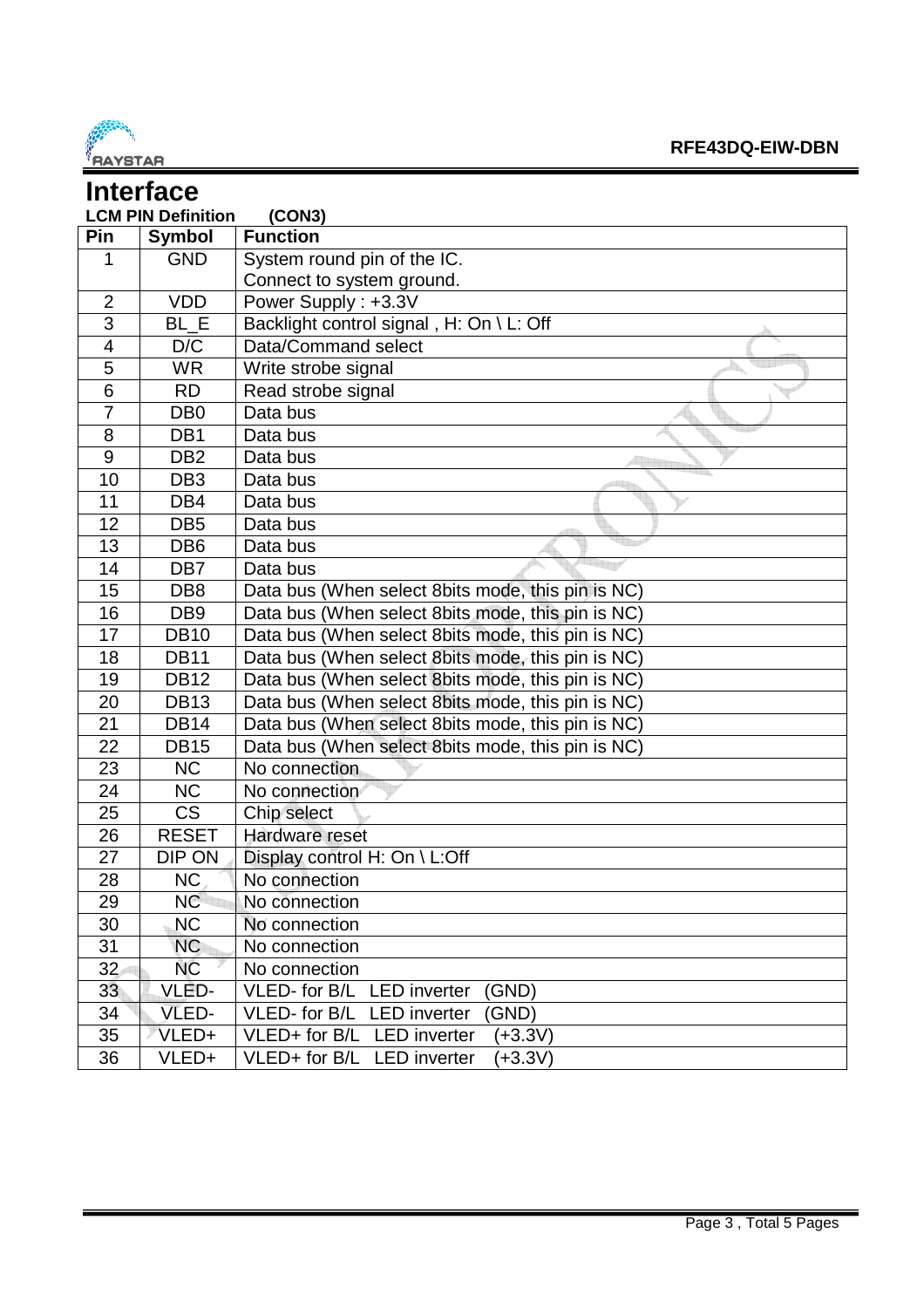

# **Contour Drawing**